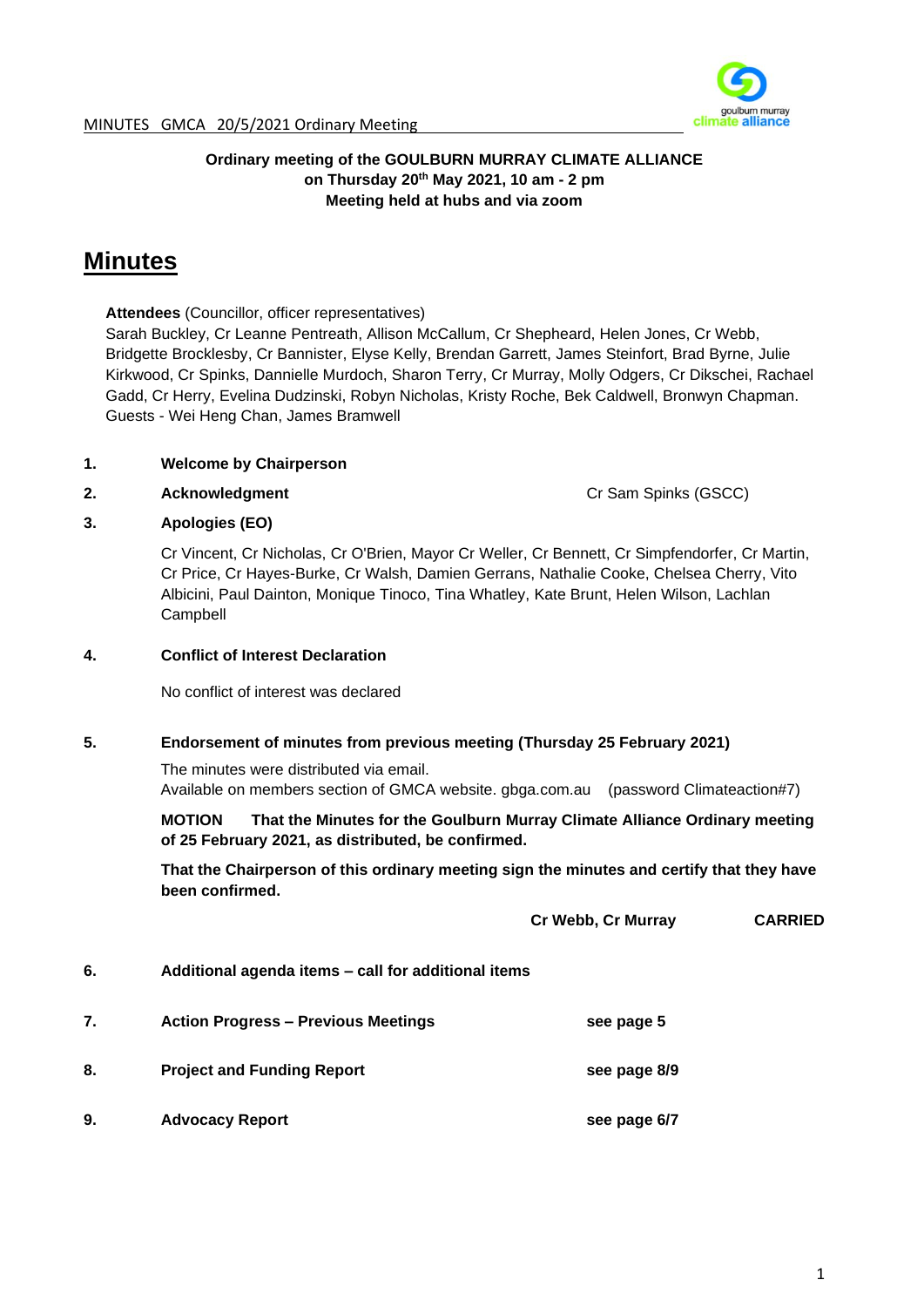

#### **10. GMCA (GBGA) Business Plan 2020-21 – Progress report attached**

#### **11. GOVERNANCE**

| <b>Alliance Committee Report</b><br>10.1                   | Robyn Nicholas (Chair) (CoW) |
|------------------------------------------------------------|------------------------------|
| At its meeting of May 4, the Alliance Committee appointed: |                              |
| Chairperson                                                | Robyn Nicholas               |

Deputy Chairperson **Evelina Dudzinski** 

Change of name and domain name – progress

The committee has investigated suitable domain names. The obvious domain gmca.com.au is not available. The domain name of gmclimatealliance.com.au has been selected. Changes to the domain and website will start in June to prepare for the new Murrindindi auspice.

#### **10.2 Progress of Auspice Transition** Brad Byrne (MSC)

| Acceptance of auspice by GMCA                                        | EGM February 2021 |
|----------------------------------------------------------------------|-------------------|
| Adoption of new MoU and Rules of Operation by members                | EGM February 2021 |
| MOU sent for signature by member organisations                       | May 6, 2021       |
| Members consider and sign MOU to join GMCA from 2021-25              | May-June 2021     |
| Transition of auspice from Greater City of Shepparton to new auspice | Feb-July 2021     |
| Building awareness and support – EO presents to each member          | Feb-June 2021     |
| New membership period begins                                         | 1 July 2021       |

The Progress of the MOU has proceeded to this plan.

#### **MOTION That the Alliance Committee report be accepted**

|      |                                                         | Cr Webb, Cr Murray         | <b>CARRIED</b> |
|------|---------------------------------------------------------|----------------------------|----------------|
| 10.3 | <b>Financial Report</b>                                 | <b>Sharon Terry (GSCC)</b> |                |
|      | Report to end of April will be presented at the meeting | see page 10                |                |
|      | <b>MOTION That the Financial report be accepted</b>     |                            |                |
|      |                                                         | Cr Webb, Robyn Nicholas    | <b>CARRIED</b> |
|      |                                                         |                            |                |

**12. Around the GMCA Region - Round table reports from members** Discussion on topics of interest – see attached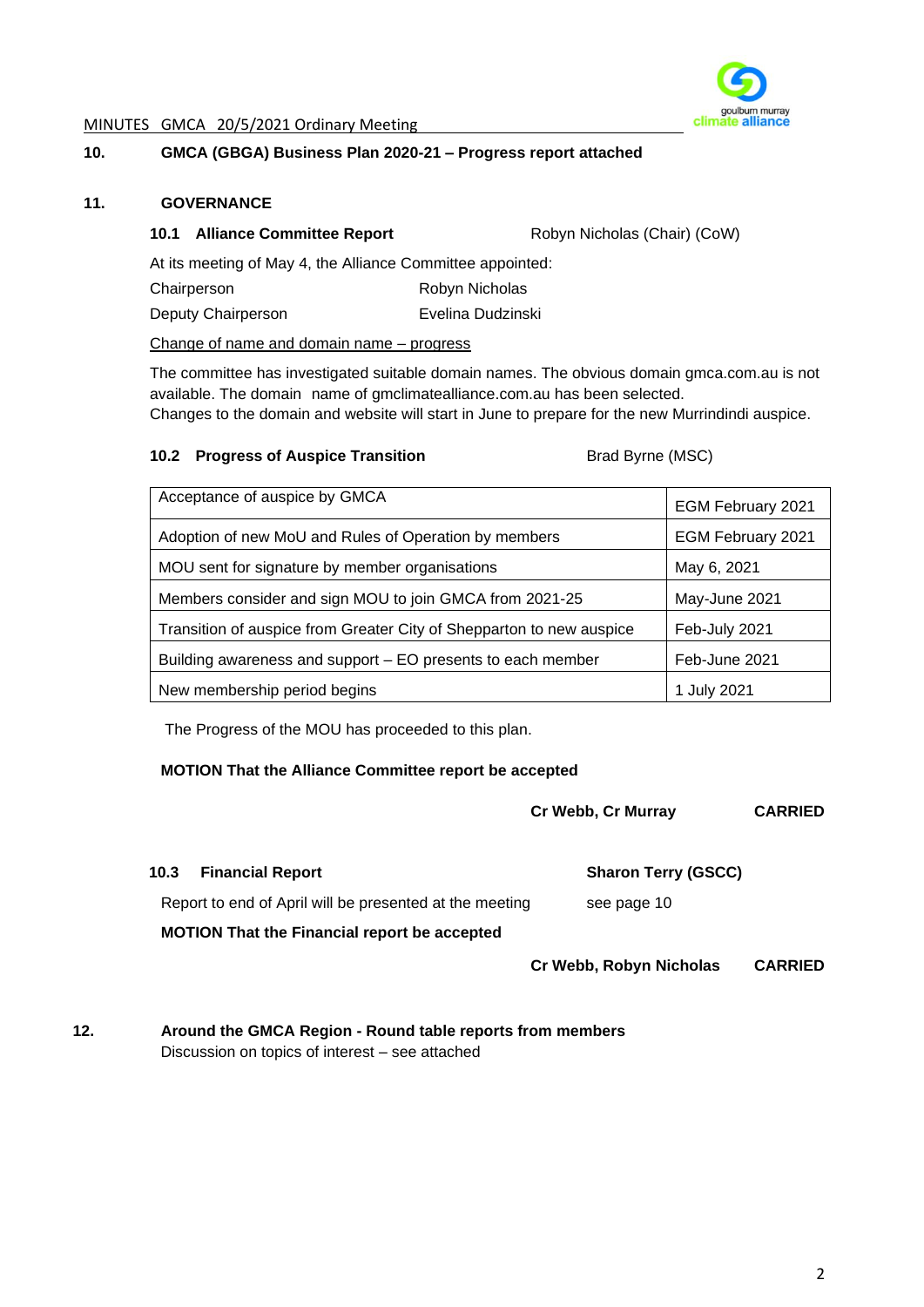

#### **13. Strategic Planning - Presentations**

**A recording of these presentations is available on members section of GMCA website. gbga.com.au (password Climateaction#7)** Victorian Climate Change Strategy 2021 DELWP Policy unit Dr Stephen Pollard | A/manager | Government emissions| Environment and Climate Change Department of Environment, Land, Water & Planning E: [stephen.pollard@delwp.vic.gov.au](mailto:stephen.pollard@delwp.vic.gov.au) 0450 690 795 (alternate contact Julie Richmond, Acting Director | Climate Change Climate Change Division | Energy, Environment and Climate Change | Department of Environment, Land, Water and Planning E: [julie.richmond@delwp.vic.gov.au](mailto:julie.richmond@delwp.vic.gov.au) 0428 612 947 Regional Adaptation Strategy (public consultation version) Kristy Roche (Hume DELWP) Kristy Roche Community and Partnerships Program Officer | Hume Region Forest, Fire and Regions | Department of Environment, Land, Water and Planning E: [kristy.roche@delwp.vic.gov.au](mailto:kristy.roche@delwp.vic.gov.au) 03 5761 1509 Health Impacts relating to Climate Change Dianna McDonald (SV) (11.45) Dianna McDonald Social Research Lead | Community Action Sustainability Victoria [Dianna.McDonald@sustainability.vic.gov.au](mailto:Dianna.McDonald@sustainability.vic.gov.au) 03 8626 8763 Climate Change and Health and Wellbeing Planning Grace Reilly (DHHS) (12.10) Grace Reilly Project Officer, Climate and Health, Environmental Health Policy & Risk Management Unit Health Protection Branch | Public Health Division Department of Health E. [grace.reilly@health.vic.gov.au](mailto:grace.reilly@health.vic.gov.au) 03 9500 6471 Vanora Mulvenna Manager Climate and Health, Environmental Health Policy & Risk Management Unit Health Protection Branch, Public Health Division Department of Health E. [vanora.mulvenna@health.vic.gov.au](mailto:vanora.mulvenna@health.vic.gov.au)

#### **BREAK NETWORKING LUNCH (provided at hubs)**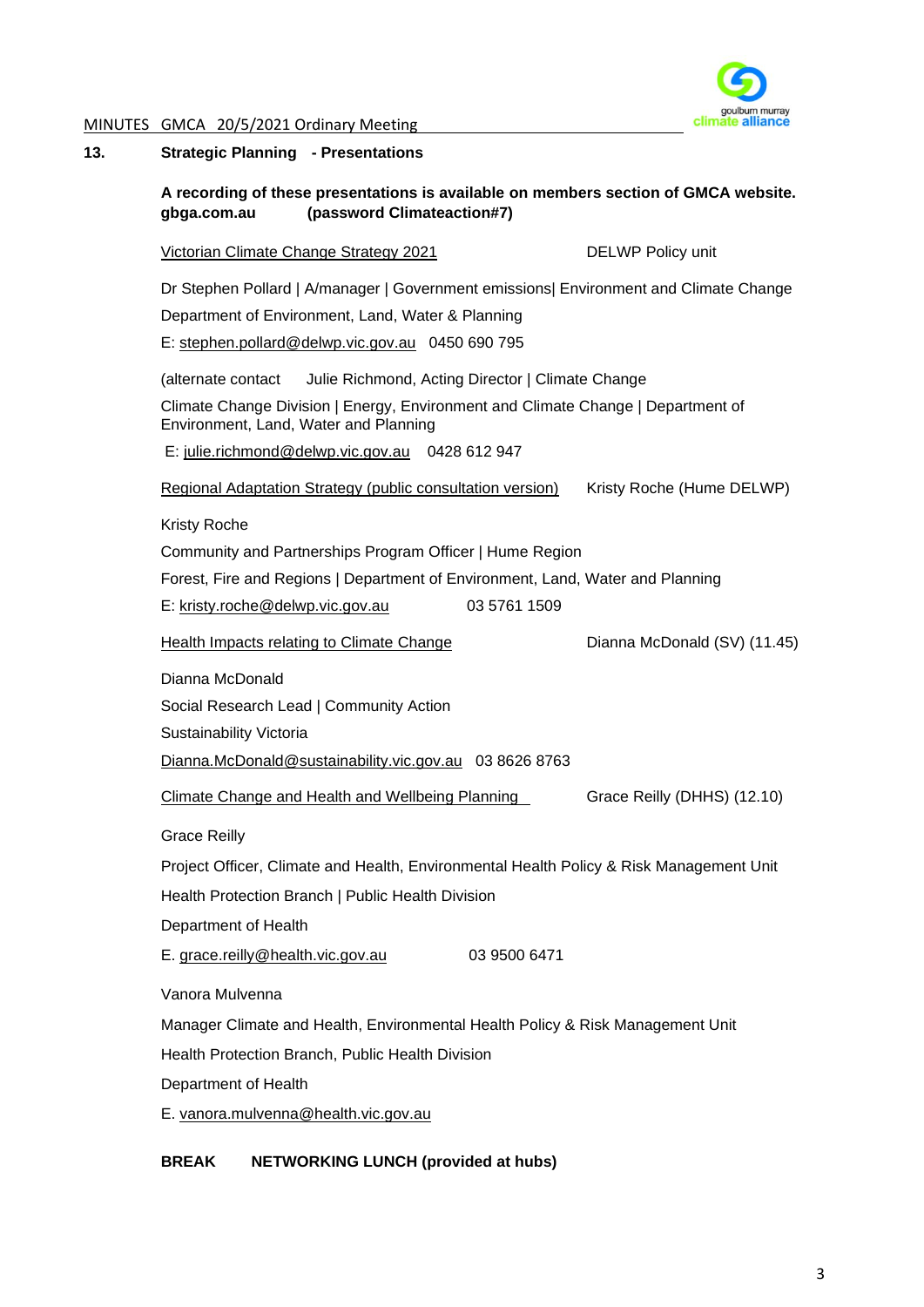

### **14. Strategic Discussion**

Notes from the discussion:

What criteria can members use to evaluate the inclusion of climate related actions in policies?

- Effectiveness of programs
- Long term sustainability and longevity
- Return on investments not just \$\$, but benefits demonstrated
- Pervasive reach more than just the environment officers' job, should be organisation wide

What are key strategic issues members will be considering relating to climate impacts?

- ESD Policy and templates to assess new and existing Council buildings
- Also improving ESD outcomes in the broader planning scheme
- Community energy to improve energy reliability and resilience including community batteries and local energy management to counter grid constraint issues that affect rooftop solar
- Improving ESD outcomes through education and advocacy (will need to define scope of education)
- Embedding climate action throughout the organisation's operation and services responsibility of more than just the environment officer
- Emergency Management challenge due to increased events
- Procurement including sustainability and emission reduction in an effective way
- Providing education and information and encouraging community participation in projects
- Health and Education need to define what is Council and GMCA role to improve outcomes
- Improved information about climate change for local areas and sectors
- Infrastructure are there methods and examples that quantify the extra cost of construction and maintenance due to climate change eg bridges designed for greater flood flows, washouts of roads and bridges? Extra degradation of bitumen seals due to higher average temperatures?

Where can the Alliance add value and assist? What areas of action and information?

- Consistent monitoring framework around climate action specifically measurable and benchmarkable
- Information sharing and assisting collaborative action
- Set out the timeline of upcoming projects to improve individual council planning

#### **CLOSE**

**Further Information - both council officers and EO can assist with information about the GMCA and projects.**

**NEXT MEETING** Thurs 19/8/21 (AGM) in Benalla

**MEETING CLOSED** 2pm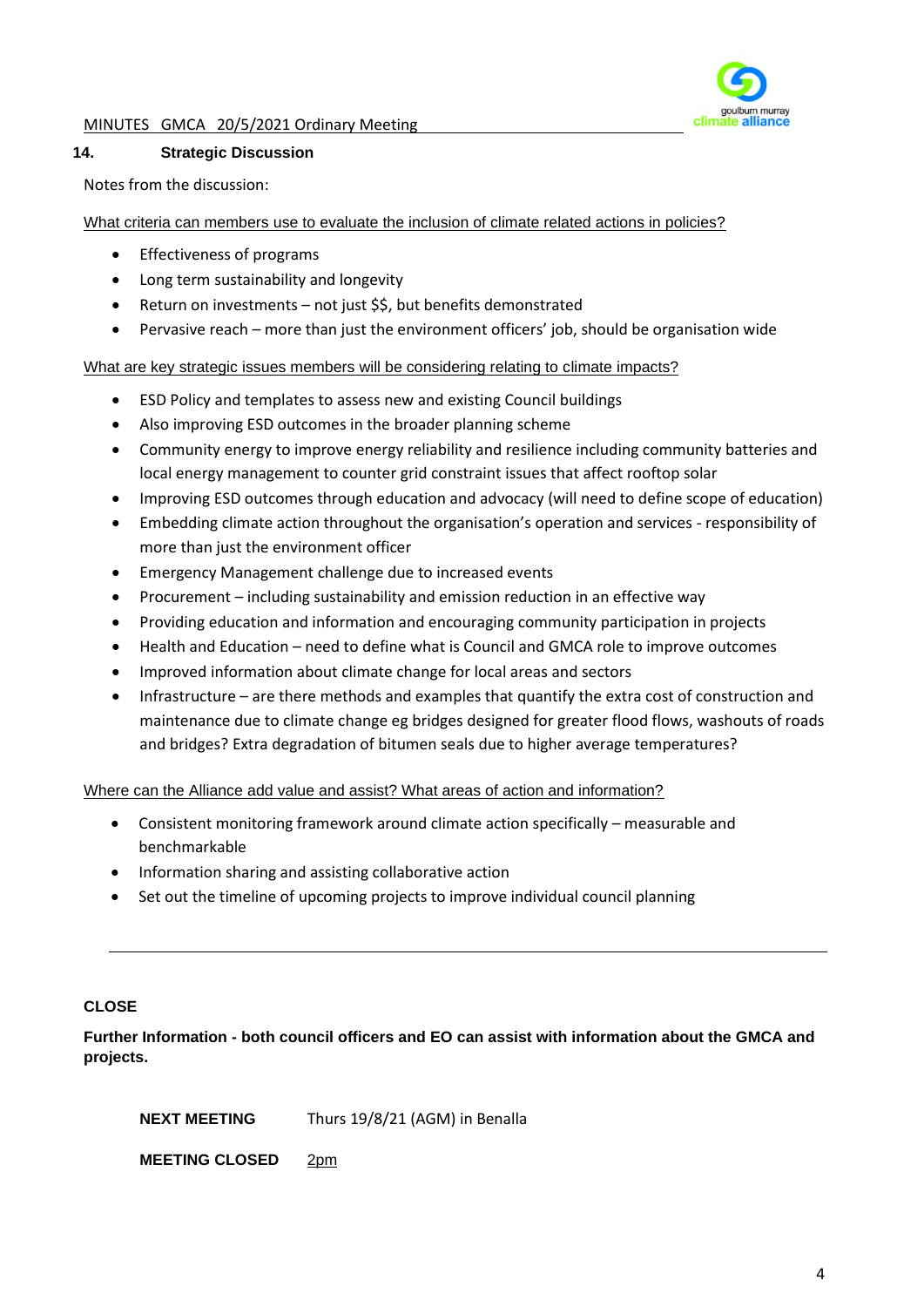

# MEETINGS ACTION TABLE UPDATE

| Date          | <b>ACTION</b>                                                                    | <b>WHO</b> | <b>WHEN</b>  |  |
|---------------|----------------------------------------------------------------------------------|------------|--------------|--|
|               | Complete<br>in progress<br>not commenced                                         |            |              |  |
| 2019          |                                                                                  |            |              |  |
| AC may        | Develop a criteria list to evaluate suitability of any proposal for GMCA action  | <b>EO</b>  | <b>TBD</b>   |  |
| AC may        | Induction procedure/checklist for AC Being planned by AC                         | <b>EO</b>  | <b>TBD</b>   |  |
| OM Aug        | EO to produce an advocacy paper for the GMCA.                                    | <b>EO</b>  | reported     |  |
|               |                                                                                  |            | Feb 2021     |  |
| 2020          | <b>Ordinary Meetings</b>                                                         |            |              |  |
| Feb 19        | EO to prioritise development of the Communications and Engagement Plan in        | <b>EO</b>  | <b>TBD</b>   |  |
|               | the action plan. Subcommittee of Alliance Committee to assist                    |            |              |  |
| <b>May 21</b> | Electric Vehicle Charge Station Network project                                  | <b>EO</b>  | Discussed at |  |
|               | • forward a checklist and information to officers to assist identification of    |            | Officers     |  |
|               | possible public and private sites for EV charge stations                         |            | Meetings     |  |
|               | • contact economic development units to encourage involvement                    |            | Report       |  |
|               | • prepare information for a policy discussion                                    |            | complete     |  |
| <b>Dec 17</b> | EO to engage Central Victorian Greenhouse Alliance EV project officer to         |            | Received     |  |
|               | evaluate proposed locations for electric vehicle charge stations and report to   |            | information  |  |
|               | GMCA officers. Value of work up to \$4000 from GMCA funds.                       |            |              |  |
| <b>Dec 17</b> | Conduct an EOI in January to gauge interest in a regional project.               | EO         | <b>Draft</b> |  |
|               |                                                                                  |            | prepared     |  |
| <b>Dec 17</b> | Include potential AC charge station locations in the study                       | <b>EO</b>  | General info |  |
| <b>Dec 17</b> | EO to compile examples of decisions made by Councils to purchase EVs,            | EO         |              |  |
|               | including considerations when leasing council fleet.- see below                  |            |              |  |
| 2021          | <b>Ordinary Meetings</b>                                                         |            |              |  |
| Feb 25        | EO to investigate and report on these actions when the NAGA Guide is             | <b>EO</b>  | Emailed info |  |
|               | released. (Distributing to all councillors and suitability for community groups) |            | 12/3 & 17/3  |  |
| Feb 25        | EO to compile list of dates that Councils plan to finalise the Council Plan      | <b>EO</b>  | See below    |  |

#### **Council Plan dates**

June – indigo, wangaratta, wodonga

October – towong, alpine, benalla, mansfield, murrindindi, mitchell, strathbogie, shepparton, moira, campaspe (sept)

Most councils intend to combine the Council Plan and Public Health and Wellbeing Plan.

The EO understands three intend to have a separate Council Plan and Public Health and Wellbeing Plan moira, mitchell, murrindindi

#### **Fleet Transition Approaches**

Shepparton Council is using Leaf and Kona with a 2x14kW chargers (office and depot). The decision to purchase included evaluation of benefits using the GMCA/NDEVR and Climate works EV evaluation tools.

Benalla Council is investigating leasing of EVs.

#### Learning Opportunities

"Remobilise" (Evenergi proposal to ARENA for heavy vehicle joint purchase) is progressing, 30 councils around Australia expressing interest. (Daniel Hilson, Founder and CEO, dhinson@evenrgi.com)

WAGA - project to prepare a business case for transition including (1) a regional roadmap and (2) detailed analysis of individual transition requirements for each participating council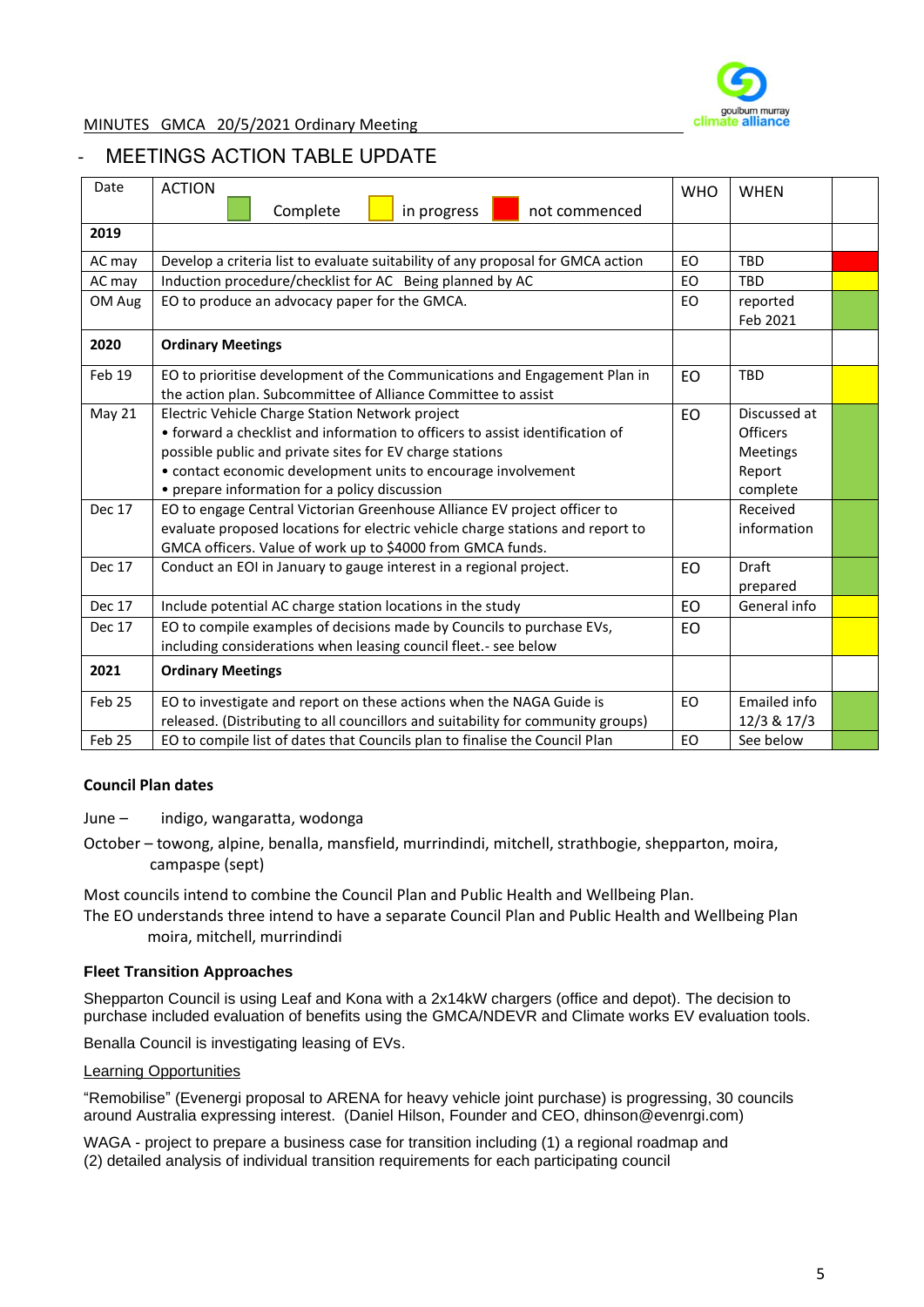

## **ADVOCACY REPORT APRIL 2021**

GMCA advocacy is set out on the GMCA website under 'News' then 'Advocacy'.

#### Advocacy and submissions Jan-April 2021

Environmentally Sustainable Development of Buildings and Subdivisions: A roadmap for Victoria's planning system.

This was discussed at the December Ordinary meeting.

Key points

- Supported CASBE submission (Council Alliance for Sustainable Built Environment)
- Commented on Renewable Energy, Transport, Water, Materials, Urban Heat, Landscaping and **Biodiversity**
- Advocated for support and resources for regional councils

Victorian Renewable Energy Zones (REZ) Discussion Paper

This was a very technical paper. The EO sent some questions to the enquiry email address but did not get a reply.

Key Points

- It was not clear what the proposed State level network upgrades and enhancements meant to regional development.
- Raised questions about the benefits and impacts of the proposed projects in the REZ areas
- Advocated for early and improved consultation, to improve the social capital needed to support large scale projects.
- Recommendations about the role of new agency VicGrid eg consultation, benefit sharing, planning to take account of fire and storm risk with contingency plans

Victoria Parliamentary Inquiry into Air Pollution Key Points

- Smoke pollution from increasing fire events can only be reduced by significant greenhouse gas reduction (of order 60-70% by 2030)
- Advocated priority for the Solar Vic household heather upgrade program in northern Vic, based on priorities for vulnerable households recommended in Northern Vic Firewood and Home Heating project (2018)

# **UPCOMING**

Hume Regional Adaptation Plan – released for consultation Closes 25 May

Victorian Parliamentary Inquiry communities tackling climate change 2019 (final government response) Victorian Alliances are lobbying for funding support as the panel recognised the effective work of alliances and recommended support.

Joint Advocacy in Planning by Victorian Alliances to prioritise zero emissions development in the Planning Scheme.

The Victorian Alliances have joined with CASBE to form the Climate Change and Planning Group was formed to explore, consider, develop and advocate for solutions to address climate change and support Victoria's commitment to net zero greenhouse gas emissions through the planning and building systems.

- Stage 1 (April August 2021) Investigate the barriers to addressing climate change and reaching zero emissions in the planning and building systems, focusing on the authorising environment provided by the legislation (funded by metro alliances)
- Stage 2 (Approx. September December 2021) Test the evidence with decision-makers in local government and industry
- Stage 3 (Approx. January 2022 October 2022) Develop and deliver an advocacy campaign for effective strategies to overcome these barriers and provide solutions, which may include legislative change.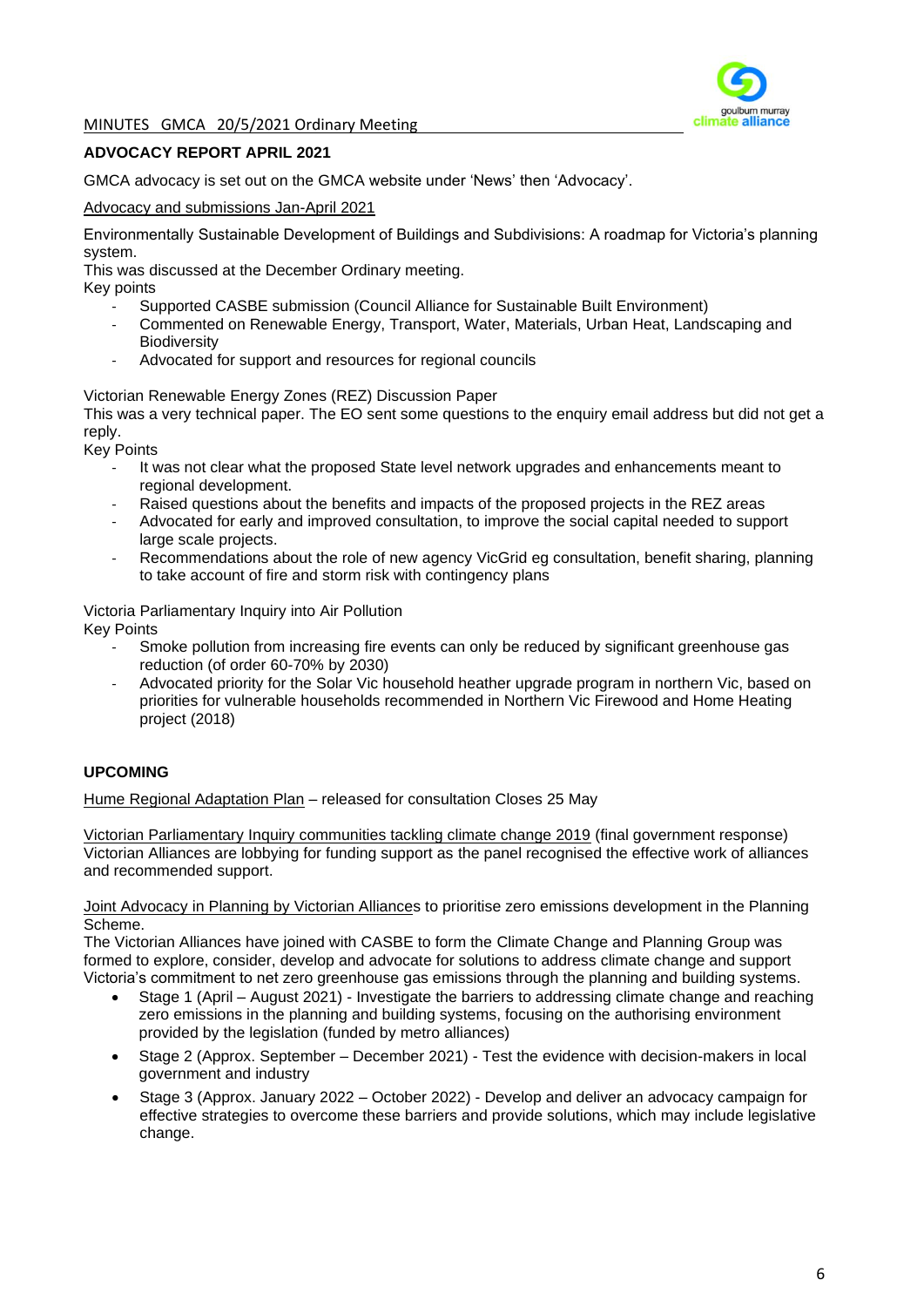

Advocacy will continue with the Healthy Affordable Homes Coalition (national coalition ed by ACOSS) and One Million Homes (Victorian advocacy) on:

- Development of the National Construction Code for new builds and major renovations energy efficiency, star rating, efficient appliance standards etc
- Update the NLEPP with recent studies by Deloitte for ACOSS
- Victorian and national minimum rental standards
- Development of federal trajectory for low energy buildings (new and existing buildings)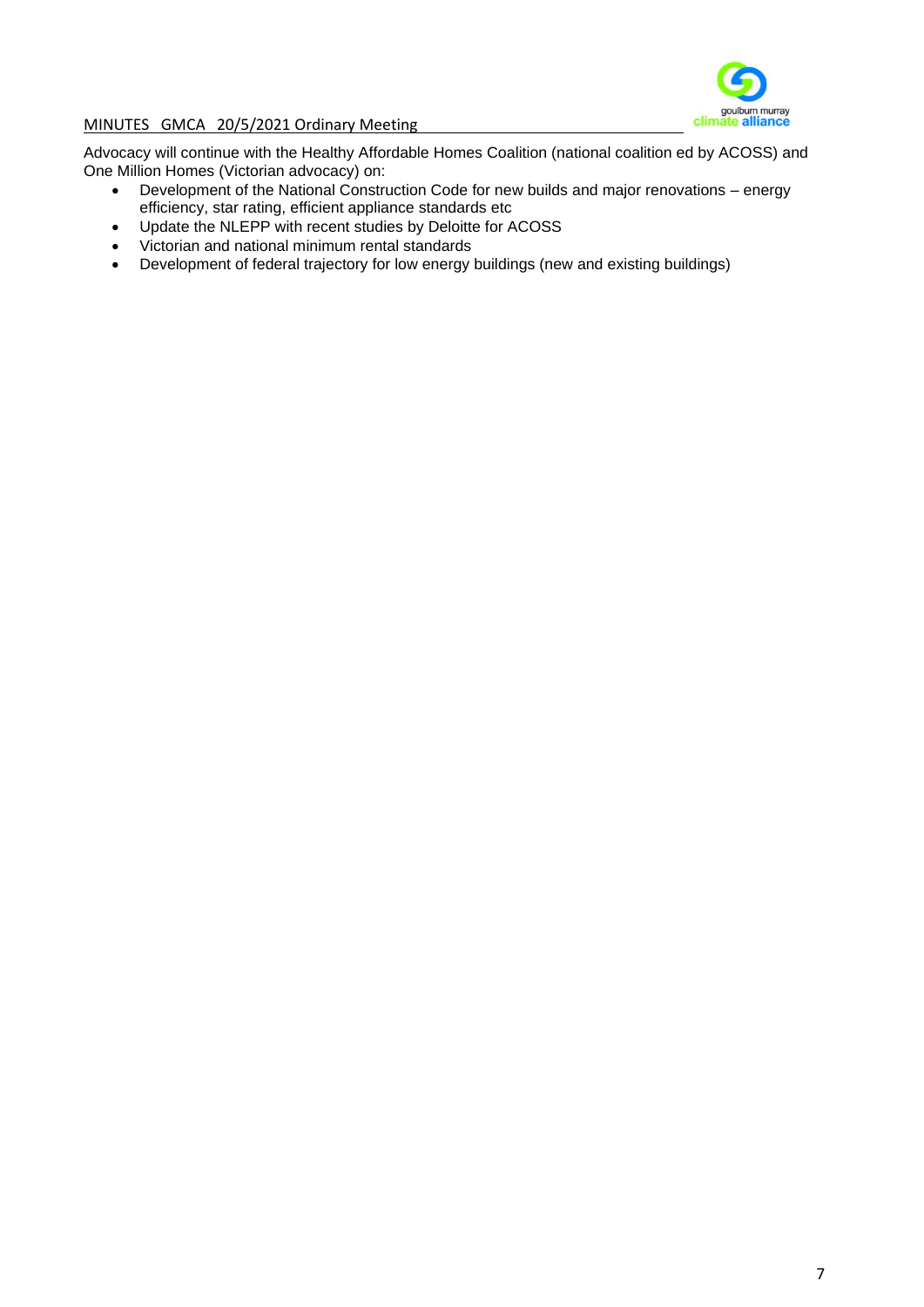

# EXECUTIVE OFFICER REPORT – Projects run or joined by GMCA

|                                                    | <b>DESCRIPTION</b>                                                                                                                                                                                                                                                            | PROGRESS MAY 2021                                                                                                                                                                                                                                                                                                                                                                                                                                                                      | PROPOSED ACTION                                                                       | Who            |
|----------------------------------------------------|-------------------------------------------------------------------------------------------------------------------------------------------------------------------------------------------------------------------------------------------------------------------------------|----------------------------------------------------------------------------------------------------------------------------------------------------------------------------------------------------------------------------------------------------------------------------------------------------------------------------------------------------------------------------------------------------------------------------------------------------------------------------------------|---------------------------------------------------------------------------------------|----------------|
| Naturally<br><b>Cooler Towns</b>                   | Planning project to increase urban forest<br>canopy to cool towns and achieve extra<br>benefits for public wellbeing,<br>environment, vulnerable areas, business<br>areas<br>Reported Ordinary meeting Dec 2020                                                               | Project Host: Strathbogie Shire<br>FUNDED \$60,000<br>(DELWP Climate Ready Hume Regional Grants)<br>RFQ in final stage                                                                                                                                                                                                                                                                                                                                                                 | Release RFQ.<br>Form reference group<br>Organise officer support<br>for project.      | M Odgers<br>EO |
| Charging the<br>regions                            | <b>Electric Vehicle Charge Station Network</b><br>for the GMCA region<br>Project developed<br>Formal EOI sent to councils April 2021                                                                                                                                          | All council members have expressed interest for a<br>collaborative project to install high speed EV chargers.<br>EO has informed DELWP Energy projects and programs unit<br>that GMCA is ready with a developed project<br>Officers have developed a list of possible sites which have<br>received guidance from the project officer from the CVGA EV<br>charger project and Ausnet.                                                                                                   | Continue advocacy to the<br>state<br><b>Seek Lead Council to</b><br>host the project. | EO             |
| Main Roads<br>Streetlights *                       | Stage 1 Business Cases complete for<br>changeover of HPS and MV lights to<br>LEDs- all reports distributed to councils.<br>Material available in Members section of<br><b>GMCA</b> website<br>Advocacy made to Vic govt for VicRoads<br>to pay (offer payback over 6-8 years) | Ausnet has proposed co-funding for a bulk changeover for<br>80W MV lights to 18W LED lights. This will have savings in<br>energy use (alpine, benalla, mansfield, murrindindi, mitchell,<br>murrindindi strathbogie, towong, wangaratta, wodonga)<br>Powercor proposes to replace 80 MV lights in normal<br>maintenance with 60W LED.<br>Decorative MV (both areas) - council will be required to<br>provide extra funds for upgrade.<br>No grants available for upgrade of HP lights. | EO to liaise between<br>Ausnet councils, Ausnet<br>and Ironbark                       | EO             |
| Municipal<br>Public Health &<br>Wellbeing<br>Plans | Review of PHWPs shows that climate<br>change considerations could be<br>improved in the Plans                                                                                                                                                                                 | EO participating in regional working group with DELWP and<br>DHHS as part of Regional Adaptation Strategy                                                                                                                                                                                                                                                                                                                                                                              | <b>Briefings to May Alliance</b><br>meeting                                           | EO             |
| ESD in<br>planning<br>scheme -<br>subdivision      | Process to improve sustainable<br>subdivision design in regional councils.<br>Stage 1 was Proof of Concept and Cost<br><b>Benefit Analysis</b><br>Stage 2 - develop framework tool to<br>assess subdivisions for ESD elements                                                 | The project group (with project lead City of Wodonga)<br>continues. In stage 3 councils are testing this framework in<br>practice.                                                                                                                                                                                                                                                                                                                                                     | EO monitor progress                                                                   | EO             |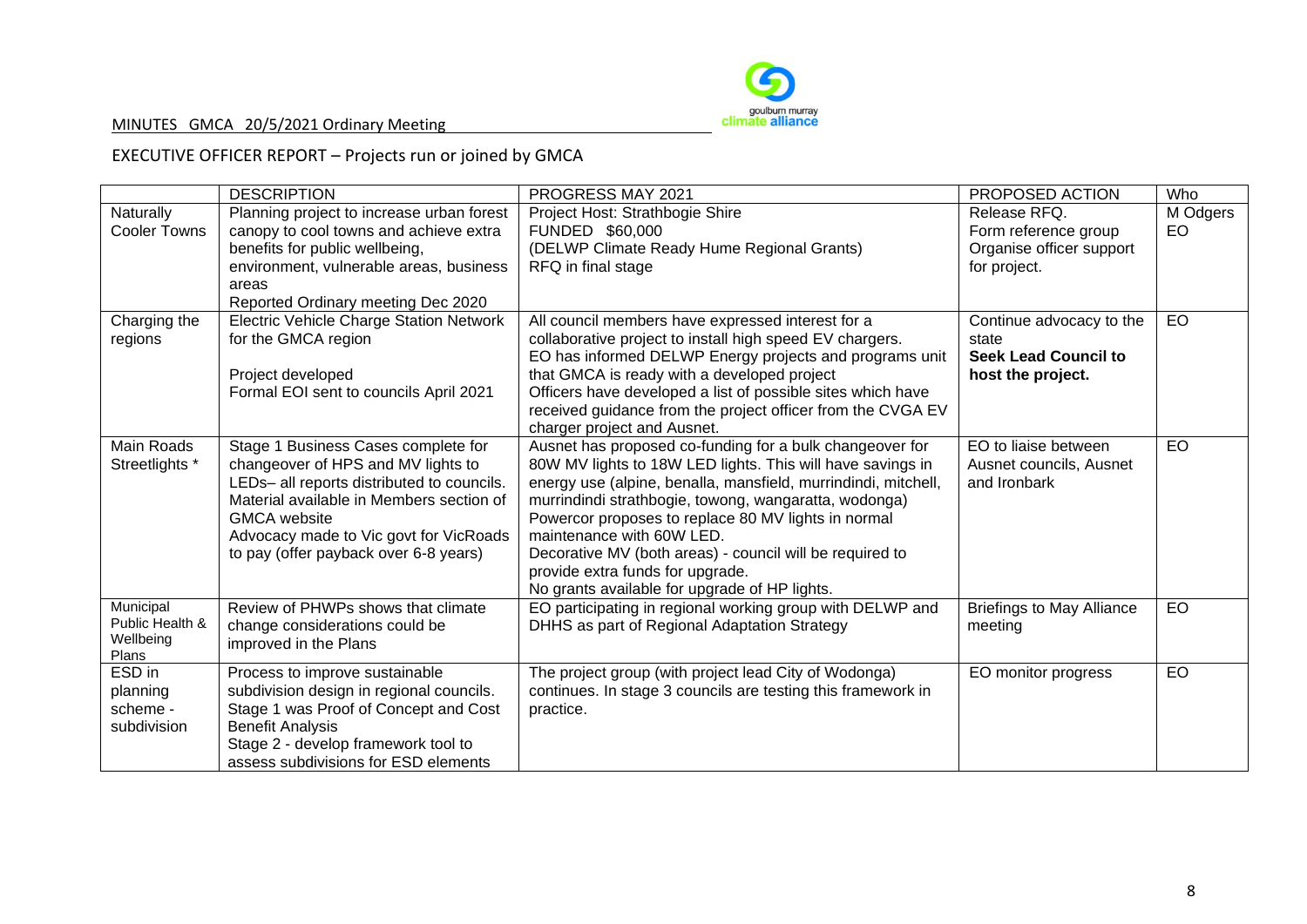

| Ongoing<br>46 VIC<br><b>COUNCILS</b>                                          | PPA to purchase renewable energy                                                                                                                                                                                                                  | Lead council Darebin. GBGA councils involved are<br>Shepparton, Moira, Campaspe. Indigo, Alpine, Strathbogie,<br>Wodonga. (note Mitchell council joined an earlier PA PPA)<br>Councils have joined the final contract for 9.5 years, to<br>purchase renewable energy linked to wind farms.                                                                                                                                                                                                      | <b>VECO (Vic Energy</b><br>Collaboration) launch 20<br>May and ongoing media. |    |
|-------------------------------------------------------------------------------|---------------------------------------------------------------------------------------------------------------------------------------------------------------------------------------------------------------------------------------------------|-------------------------------------------------------------------------------------------------------------------------------------------------------------------------------------------------------------------------------------------------------------------------------------------------------------------------------------------------------------------------------------------------------------------------------------------------------------------------------------------------|-------------------------------------------------------------------------------|----|
| Vic Alliances                                                                 | The EO liaises with other alliances on<br>several projects                                                                                                                                                                                        | Carbon reduction in Planning Scheme (see advocacy report)<br>Going Off Gas (Moreland and WAGA)<br>Fleet planning (WAGA and member councils)                                                                                                                                                                                                                                                                                                                                                     |                                                                               |    |
| Hume Region<br>Adaptation<br>Strategy                                         | DELWP leads this regional project in the<br>next 2 years.                                                                                                                                                                                         | Draft will be released for comment in April 2021.<br><b>Closes 25 May 2021</b>                                                                                                                                                                                                                                                                                                                                                                                                                  | EO represents GMCA in<br>this project and facilitate<br>communication         | EO |
| <b>EDPR</b><br>Advocacy<br>Electricity<br>Distribution<br><b>Price Review</b> | The Alliances analysed the proposal that<br>distribution companies made to the<br>Australian Energy Regulator (AER)<br>The AER has recognised the submission<br>by reducing a number of ongoing<br>charges, avoiding price rises for<br>councils. | This work results in avoided cost for streetlighting in the<br>GMCA region:<br>(1) operating costs 2021-26<br>\$876,600<br>(2) capital charge for recovery of the regulatory asset base<br>(RAB) of public lighting assets 2026-46 \$1,750,500<br>Individual impacts for each council are estimated here.<br>Contribution by the EO in negotiations directly led to a co-<br>funding project by Ausnet to replace outdated MV lights,<br>worth around \$2m to these 10 councils in Ausnet area. | Outcomes reported in<br>email 12/5/2021                                       | EO |
| Ongoing                                                                       |                                                                                                                                                                                                                                                   | EO to be alert to opportunities for GMCA to assist RWRRGs<br>with advocacy regarding waste to energy and recycling of<br>solar panels                                                                                                                                                                                                                                                                                                                                                           | Watching brief                                                                | EO |

# GRANT OPPORTUNITIES

| <b>PROJECT</b>                            | <b>GRANT OPPORTUNITY</b>                                                                                                                                                     | Status                                                                                                                                                                                      |
|-------------------------------------------|------------------------------------------------------------------------------------------------------------------------------------------------------------------------------|---------------------------------------------------------------------------------------------------------------------------------------------------------------------------------------------|
| EV charge<br>stations-regional            | Victorian government announced<br>funding pool                                                                                                                               | Grant conditions being finalised by DELWP (Energy projects and programs unit)                                                                                                               |
| Upgrade HPS<br>main road lights<br>to LED | <b>Local Roads and Community</b><br>Infrastructure Program funding allows for<br>streetlight works VicRoads has offered<br>to pay back their share of cost over 10<br>years. | GMCA has completed Business Case study.<br>In May 2021, Ausnet has offered to co-fund upgrade of MV light to LED lights.<br>EO will coordinate meeting for Ausnet councils (EAGA and SECCA) |
| EMV                                       | Risk and Resilience Grants Program                                                                                                                                           | Up to \$250,000                                                                                                                                                                             |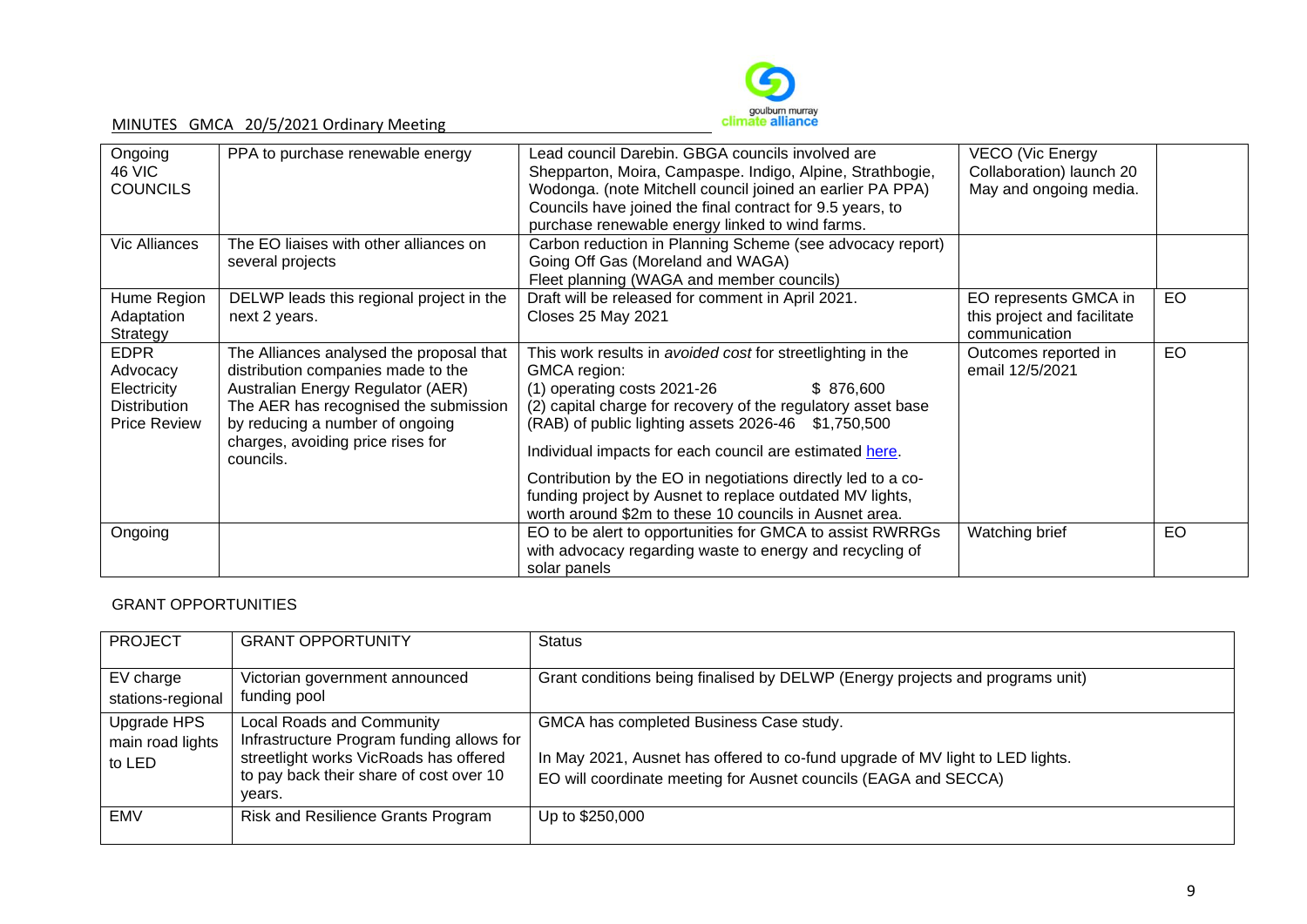

## GMCA FINANCIAL REPORT TO END APRIL 2021

### **YTD For Period to 30 April 2021**

| <b>Full Work Order</b>                                               | 30/06/2021<br><b>Budget</b> | 2020/2021<br><b>YTD</b><br><b>Actuals</b> | 2020/2021<br><b>Budget</b><br>Remaining |
|----------------------------------------------------------------------|-----------------------------|-------------------------------------------|-----------------------------------------|
| <b>Grand Total</b>                                                   | 26,876                      | (26, 798)                                 | 53,674                                  |
| <b>INCOME</b>                                                        |                             |                                           |                                         |
| W5545.1.270 - GMCA Monetary Contributions                            | (122, 324)                  | (122, 024)                                | (300)                                   |
| <b>Total INCOME</b>                                                  | (122, 324)                  | (122, 024)                                | (300)                                   |
| <b>EXPENSE</b>                                                       |                             |                                           |                                         |
| W5545.20.300 - Salaries and Wages                                    | 95,356                      | 81,110                                    | 14,246                                  |
| W5545.20.334 - Staff Training                                        | aa2,500                     | $\overline{0}$                            | 2,500                                   |
| W5545.20.340 - Management.Oncost                                     | 13,347                      | 11,081                                    | 2,266                                   |
| W5545.20.400 - Contractors and Services                              | 1,735                       | 1,735                                     | $\Omega$                                |
| W5545.20.411 - Memberships                                           | 1,000                       | $\overline{0}$                            | 1,000                                   |
| W5545.20.412 - Periodicals Publications and Subs                     | 600                         | 311                                       | 289                                     |
| W5545.20.428 - Advertising Marketing Promotions                      | 1,000                       | $\overline{0}$                            | 1,000                                   |
| W5545.20.444 - Grants Donations Contributions<br>(admin fee to GSCC) | 22,240                      | 0                                         | 22,240                                  |
| W5545.20.445 - Telephone and Internet                                | 382                         | 95                                        | 287                                     |
| W5545.20.499 - External Hire                                         | 820                         | $\overline{0}$                            | 820                                     |
| W5545.20.501 - General Materials Purchased                           | 1,000                       | 894                                       | 106                                     |
| W5545.20.561 - Software Purchase & Upgrade                           | 500                         | $\overline{0}$                            | 500                                     |
| W5545.20.570 - Catering Costs                                        | 2,255                       | 0                                         | 2,255                                   |
| W5545.20.571 - Travel Costs                                          | 6,465                       | $\Omega$                                  | 6,465                                   |
| <b>Total EXPENSE</b>                                                 | 149,200                     | 95,226                                    | 53,974                                  |
|                                                                      |                             |                                           |                                         |